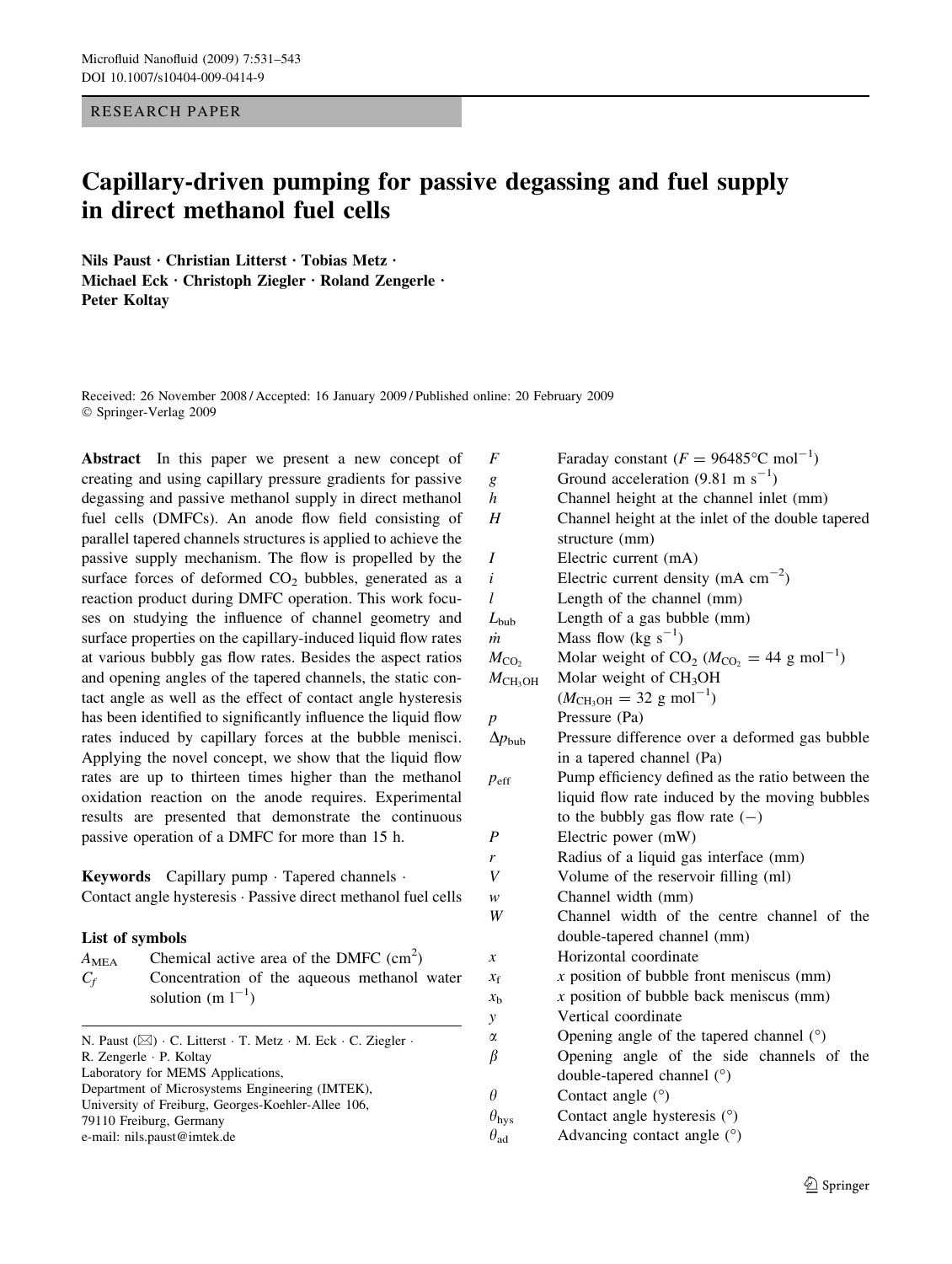<span id="page-1-0"></span>

| $\theta_{\text{rec}}$                | Receding contact angle $(°)$                           |
|--------------------------------------|--------------------------------------------------------|
| $\theta_{\text{pin}}^{\text{inlet}}$ | Contact angle caused by pinning at the gas inlet $(°)$ |
| Φ                                    | Flow rate ( $\mu$ l min <sup>-1</sup> )                |
| $\kappa$                             | Curvature of the liquid/gas interface $(mm^{-1})$      |
| $\rho$                               | Density (at ambient conditions: methanol               |
|                                      | solution 4 M: $\rho_1 = 968 \text{ kg m}^{-3}$ ;       |
|                                      | gas: $\rho_{\text{CO}_2} = 1.78 \text{ kg m}^{-3}$ )   |
| $\sigma$                             | Surface tension (methanol solution                     |
|                                      | 4 M: 0.053 N m <sup>-1</sup> )                         |

# 1 Introduction

Portable direct methanol fuel cells (DMFCs) are very attractive due to the high energy density of methanol, quick refueling and potentially unlimited shelf life (Dyer [2002](#page-11-0)). Therefore, they are promising candidates for powering small electronic devices. Despite this potential, the DMFC still faces significant drawbacks. In addition to methanol crossover (Jian and Chu [2004\)](#page-11-0), a low catalytic activity of the methanol reaction because of CO poisoning (Park et al. [2004\)](#page-12-0) and flooding of the cathode (Lu and Wang [2004\)](#page-11-0), the efficient removal of carbon dioxide bubbles from the anode is critical (Yang and Zhao [2005\)](#page-12-0) and has thus been studied experimentally (Wong et al. [2005](#page-12-0); Yang et al. [2005a](#page-12-0), [b\)](#page-12-0) as well as theoretically (Fei et al. [2008\)](#page-11-0).

At the anode,  $CO<sub>2</sub>$  bubbles are generated as a reaction product of the methanol oxidation reaction (MOR) and may block channels, hinder fuel supply and cause the DMFC to malfunction. With respect to small portable appliances, the common approach to deliver methanol and flush out  $CO<sub>2</sub>$  bubbles by an ancillary liquid pump is very inefficient because it consumes a significant amount of energy and makes the system large and complex reducing the overall energy density. Therefore, the recently proposed so-called passive DMFC is promising, as it operates fully autonomously without any external pumps and valves (Liu et al. [2005;](#page-11-0) Kho et al. [2005;](#page-11-0) Chan et al. [2007](#page-11-0)). However, the majority of these passive DMFCs supply methanol by diffusion or gravitational effects and the removal of  $CO<sub>2</sub>$  is achieved by the buoyancy of the bubbles. Thus, the fuel cell is limited in its orientation and the methanol reservoir must be directly attached to the fuel cell in order to reduce the diffusion length. To account for this challenge, bubble actuated pumping principles as presented by e.g. Ateya et al.  $(2004)$  $(2004)$ , Cheng et al.  $(2007)$  $(2007)$  and Meng and Kim ([2008\)](#page-11-0) are attractive because these concepts potentially can combine degassing of  $CO<sub>2</sub>$  and methanol supply without the need of any external components when applied to a DMFC. The most relevant approach with respect to the current work is presented by Meng and Kim [\(2008](#page-11-0)) describing a pumping mechanism based on directional growth and venting of bubbles. A gas-blocking element on one side and a degassing plate on the other side of a microchannel cause the bubbles to grow towards the degassing plate where the bubbles are vented. The growing bubbles push liquid out of the channel and bubbles vented through the degassing plate suck liquid into the system. For the control of liquid flow rates, all existing methods use externally controlled parameters such as the applied electrical voltage or frequency for the electrochemically actuated micropumps (e.g. Ateya et al. [2004](#page-11-0); Cheng et al. [2007](#page-11-0); Meng and Kim [2008](#page-11-0)). However, for the passive DMFCs it is also of interest to be able to adjust the liquid flow rates by design, even if the rate of the electrochemical conversion and thus the gas flow rate is fixed. In contrast to previous work, the present work applies tapered channel structures for capillary-force-driven bubble transport. The moving bubbles displace liquid at the front and suck liquid into the system at the back side, so passive fuel circulation inside a DMFC can be realized. The following experimental study shows that the presented mechanism allows for the variation of the liquid flow rates induced by moving bubbles from 0.5 up to 13% of the volumetric gas flow rate by changing the design parameters of the flow field. Thus, the amount of liquid transported by the bubbles can be adjusted to the needs of a specific DMFC even at a fixed rate of the electrochemical conversion.

The proposed pumping mechanism is propelled by the surface forces of intrinsically generated and deformed  $CO<sub>2</sub>$ bubbles. In our previous work (Litterst et al. [2006](#page-11-0)) we have shown that an appropriate channel design can transport  $CO<sub>2</sub>$  gas bubbles to an outlet in a passive manner. No external pressure gradient is needed to transport  $CO<sub>2</sub>$  gas, and clogging of gas bubbles that may hinder fuel supply is prevented. In the present work, the moving bubbles additionally pump the fuel in order to achieve fully autonomous operation. The application of passive degassing and fuel supply in DMFCs was first proposed by Paust et al. [\(2008](#page-12-0)). In the following, a comprehensive study on the influence of channel configuration is presented. In particular, the impact of the overall shape of the channel, the opening angle  $\alpha$  of the tapered channels, and the wetting properties of the channel walls, on the passive pumping mechanism is investigated.

#### 2 Capillary pumping mechanism

### 2.1 Working principle

In a tapered channel with hydrophilic channel walls  $(\theta \ll 90^{\circ})$  of which a side view is schematically depicted in Fig. [1](#page-2-0)a, a growing bubble that touches the upper and lower channel wall becomes deformed. The tapering causes a continuous increase of the channel cross-section in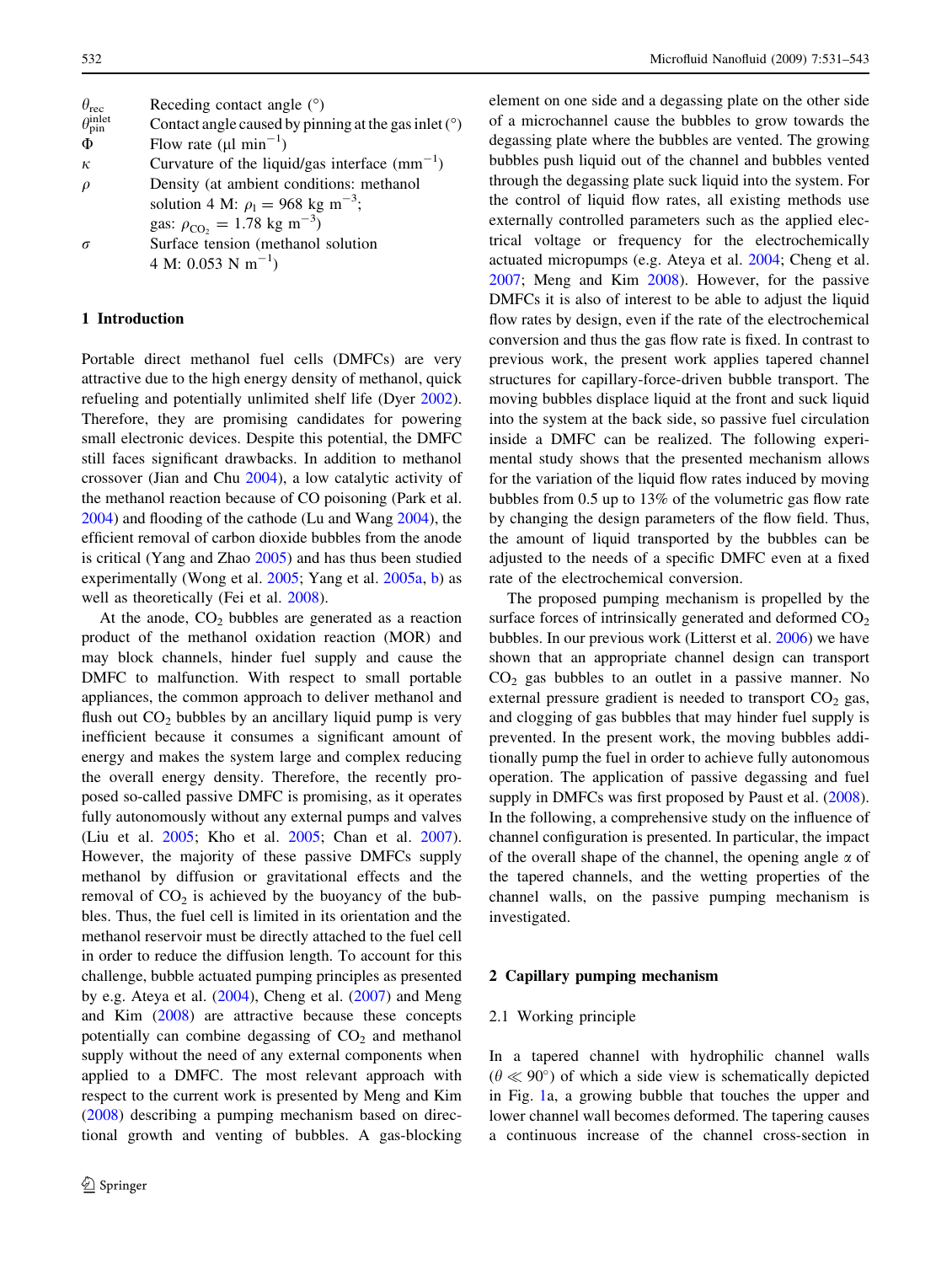<span id="page-2-0"></span>Fig. 1 a Schematic side view of a growing bubble deformed by the top and bottom surface in a tapered channel with opening angle  $\alpha$ .  $t_1$  Bubble starts to grow into the channel,  $t_2$  Bubble touches upper channel wall,  $t_3$ Bubble grows towards the outlet, but contact-line pinning keeps the bubble from moving,  $t_4$  Contact-line pinning has reached a maximum value. The deformed bubble detaches from the inlet and moves towards the increasing cross-section of the channel. b Schematic top view of moving bubbles in a tapered channel.  $\mathbf{b}(i)$  blocking mode  $\mathbf{b}(ii)$  non-blocking mode. c Channel geometries for capillary-driven degassing and liquid pumping in passive DMFCs. c(i) Single-tapered channel  $c(ii)$  double-tapered T-shaped channel. d Cross-sections of possible bubble shapes (white) in T-shaped channels



 $x$ -direction, thus, the deformed bubbles exhibits interfaces with different curvatures at the front and the back of the bubble which leads to a pressure difference over the whole bubble, according to the law of Young–Laplace.

This capillary pressure difference induces a liquid flow from the front to the back of the bubble, transporting the bubble towards the larger channel cross-section. However, before a bubble starts moving, the three-phase contact lines typically pin at the channel walls, leading to a contact angle hysteresis (Fig. 1a,  $t = t_3$ ):  $\theta_{\text{hys}} = \theta_{\text{ad}} - \theta_{\text{rec}}$ . The hysteresis is a result of surface roughness and chemical heterogeneities at the solid–liquid–gas interface (Gao and McCarthy [2006\)](#page-11-0) and leads to a so-called pinning force resisting the bubble movement. The growing bubble remains fixed until the contact angle hysteresis reaches a maximum value. Further growth causes the bubble to detach from its origin and to move towards the increasing channel cross-section (Fig. 1a,  $t = t_4$ ). Depending on the size of the detaching bubbles, two different pumping modes can be realized, a blocking and a non-blocking pumping mode. As schematically depicted in Fig. 1b, showing top views of moving bubbles in tapered channels, a moving bubble blocking the channel transports the major fraction of the displaced liquid out of the channel which means that liquid is effectively pumped. A minor fraction flows to the back of the bubble due to corner flow along the channel edges. In the non-blocking mode [Fig. 1b(ii)], a comparatively large liquid bypass remains so that the major fraction of the displaced liquid flows directly around the bubble, thus not contributing to the pumping mechanism.

#### 2.2 Channel configurations and pumping modes

The investigated channel designs for passive bubble-driven fluid transport are depicted in Fig. 1c and the geometric parameters are listed in Table [1](#page-3-0).

In the single-tapered channel as depicted in Fig. 1c(i), the different pumping modes can be realized by changing wetting properties, opening angles and aspect ratios as discussed later. In T-shaped channels, as depicted in Fig. 1c(ii), depending on geometric parameters, gas bubbles can block the T-channel [Fig. 1d(i)], fill the root [Fig.  $1d(ii)$ ], or fill the branch of the T [Fig.  $1d(iii)$ ] only. Unlike rectangular channels, the configuration Fig. 1d(ii) and d(iii) ensures the non-blocking pumping mode and increases bubble mobility due to unblocked liquid bypasses, even if large bubbles occur. A discussion on the parameter range leading to the different bubble configurations of Fig. 1d is presented in Litterst et al. ([2008\)](#page-11-0). In the current paper, the geometric parameters listed in Table [1](#page-3-0)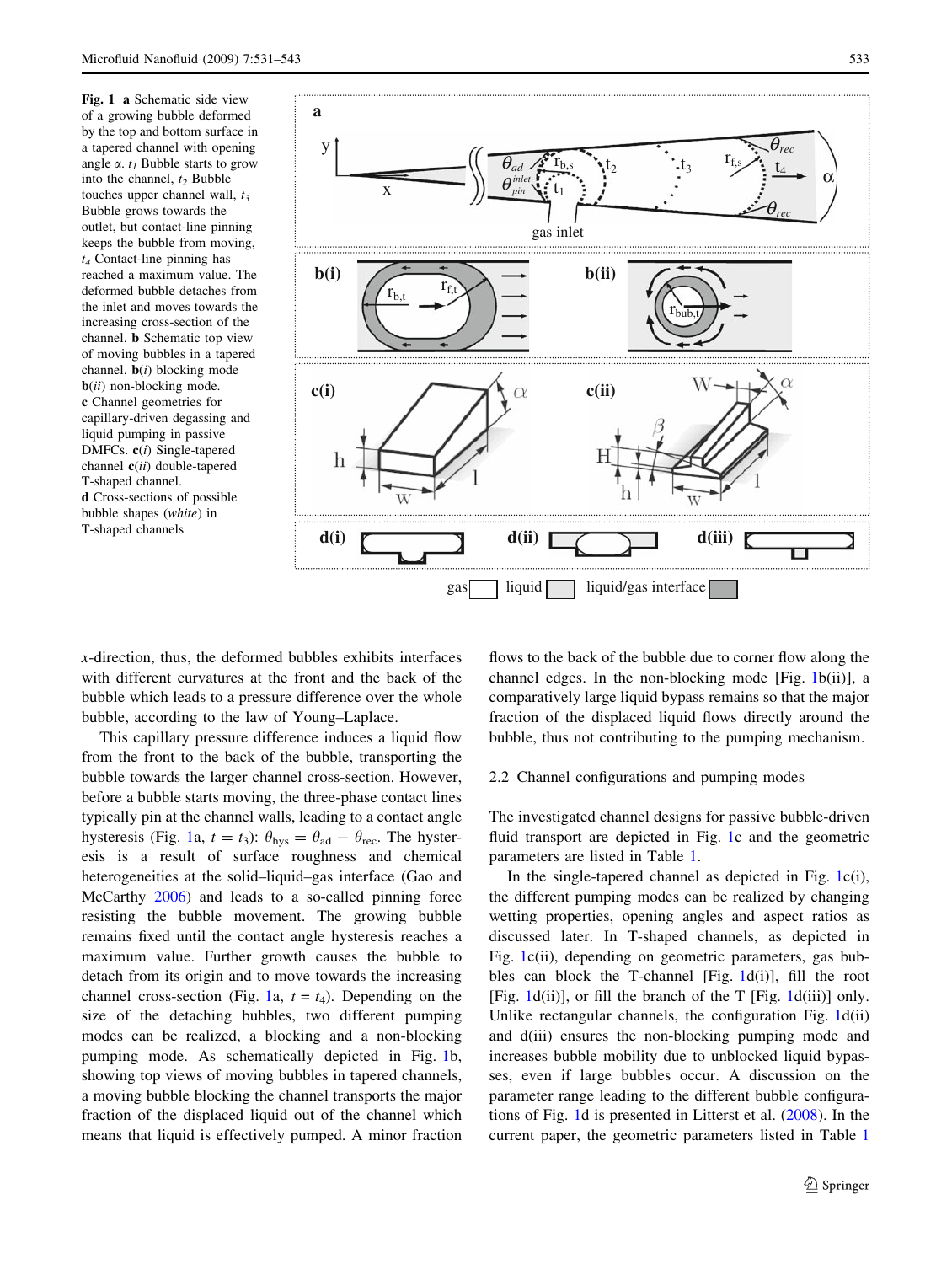Table 1 Geometric data of the

<span id="page-3-0"></span>

| <b>Table 1</b> Geometric data of the<br>investigated channels |                                                 | $w$ (mm) | $W$ (mm)                 | $h$ (mm) | $H$ (mm)          | (mm) | $\beta$ (°) |
|---------------------------------------------------------------|-------------------------------------------------|----------|--------------------------|----------|-------------------|------|-------------|
|                                                               | Single-tapered; $\alpha = 1.5^{\circ}$          |          | $\overline{\phantom{0}}$ | 0.8      | $\qquad \qquad -$ | 20   | -           |
|                                                               | Single-tapered; $\alpha = 3^{\circ}$            |          | $\overline{\phantom{0}}$ | 0.8      | $\equiv$          | 20   | -           |
|                                                               | T-shaped double-tapered; $\alpha = 1.5^{\circ}$ |          | 0.8                      | 0.3      | 0.8               | 20   | 10          |
|                                                               | T-shaped double-tapered; $\alpha = 3^{\circ}$   |          | 0.8                      | 0.3      | 0.8               | 20   | 10          |

have been chosen to always ensure configuration Fig. [1](#page-2-0)d(ii).

# 2.3 Modeling

In the following, a model for the estimation of pumping modes in single-tapered channels is presented. It is developed for a stationary growing bubble without any external forces acting on it. During the operation of the bubble pump however, the complex interaction of the growth and movement of several bubbles in parallel may cause a deviation from the estimated pumping modes. Nevertheless, using the model one can understand the influence of the different parameters such as opening angle and wetting properties on the pumping mechanism and estimate pumping modes occurring in the channels. Thus, the model is an appropriate tool for an initial design of a tapered channel flow field for passive DMFC operation.

As mentioned above, growing bubbles in a tapered channel become deformed by the channel walls, causing a pressure difference over the whole bubble. According to the law of Young–Laplace this pressure difference is a function of the surface tension  $\sigma$  and the curvatures  $\kappa_f$  and  $\kappa_b$  of the liquid–gas interfaces at the front and the back of the bubble, respectively:

$$
\Delta p_{\rm bub} = 2\sigma(\kappa_{\rm b} - \kappa_{\rm f})\tag{1}
$$

The curvatures  $\kappa_b$  and  $\kappa_f$  of the interfaces at both bubble ends can be calculated at any reference point by its tangential plane and the two main radii. The main radii arise in planes which are perpendicular to the tangential plane of the interface and perpendicular to each other (Langbein [2002\)](#page-11-0). Two of such planes are projections of the bubble from the top and the side of the channel. The curvatures can thus be calculated as:

$$
\kappa_{\rm b} = \frac{1}{2} \left( \frac{1}{r_{\rm b,t}} + \frac{1}{r_{\rm b,s}} \right) \n\kappa_f = \frac{1}{2} \left( \frac{1}{r_{\rm f,t}} + \frac{1}{r_{\rm f,s}} \right)
$$
\n(2)

The subscript of the radii t and s stand for top view and side view of the bubble. Assuming there is no external pressure gradient applied, just before the bubble starts moving, there is no pressure difference over the bubble  $(\Delta p_{\text{bub}} = 0)$  with equal curvatures of the interfaces at the

front and the back of the bubble and the contact angle hysteresis of the three-phase contact line reaches a maximum value. As long as the bubble does not touch the side walls, it is assumed that the top projection of the bubble forms a perfect circle with  $r_{f,t} = r_{b,t} = r_{bub,t}$  and the curvatures of the bubble therefore yield:

$$
\kappa_{b} = \frac{1}{2} \left( \frac{1}{r_{\text{bub},t}} + \frac{\frac{1}{2} [\cos(\theta_{ad} + \frac{z}{2}) + \cos(\theta_{\text{pin}}^{\text{inlet}} + \frac{z}{2})]}{y_{b}} \right)
$$
  

$$
\kappa_{f} = \frac{1}{2} \left( \frac{1}{r_{\text{bub},t}} + \frac{\cos(\theta_{\text{rec}} - \frac{z}{2})}{y_{f}} \right)
$$
(3)

where  $\theta_{ad}$  and  $\theta_{rec}$  are the advancing and the receding contact angle, respectively,  $\theta_{\text{pin}}^{\text{inlet}}$  is the contact angle caused by contact line pinning at the gas inlet,  $\alpha$  is the opening angle of the tapered channel and  $y_f$  and  $y_b$  are the half channel heights at the front and the back meniscus position, respectively. Inserting Eq. 3 in Eq. 1, the bubble radius of the top projection  $r_{\text{bub,t}}$  vanishes. Because of contact angle hysteresis, the contact angles of an advancing and receding interface are unequal. In the present paper, the standard convention is used that is also applied for the study of advancing and receding liquid interfaces (Gao and McCarthy [2006\)](#page-11-0). Therefore, the contact angle at the rear of the bubble is named ''advancing'' and the one at the bubble front is the ''receding'' contact angle. Due to the gas inlet forming an additional obstacle for the moving contact line, the advancing contact angle has to be divided into the one at the ''flat'' wall and the one pinning at the gas inlet. If the bubble size grows larger than the channel width, the bubble blocks the complete channel and becomes additionally deformed by the side walls. The radii of the interfaces must then be calculated by:

$$
\kappa_{b} = \frac{1}{2} \left( \frac{\frac{1}{2} \left[ \cos \left( \theta_{ad} + \frac{z}{2} \right) + \cos \left( \theta_{pin}^{inel} + \frac{z}{2} \right) \right]}{y_{b}} + \cos \left( \theta_{ad}^{side} \right) \frac{z}{w} \right)
$$
\n
$$
\kappa_{f} = \frac{1}{2} \left( \cos \left( \theta_{rec} - \frac{z}{2} \right) \frac{1}{y_{f}} + \cos \left( \theta_{rec}^{side} \right) \frac{z}{w} \right)
$$
\n(4)

where  $w$  is the channel width. Due to possibly different wetting properties of the channel side walls compared to the channel bottom, again the contact angles at the side walls  $\theta_{ad}^{side}$  and  $\theta_{rec}^{side}$  must be treated independently. For the calculation of pumping modes, it is sufficient to calculate the bubble length in  $x$  direction because of the assumption of the top projection forming a circle as long as the bubble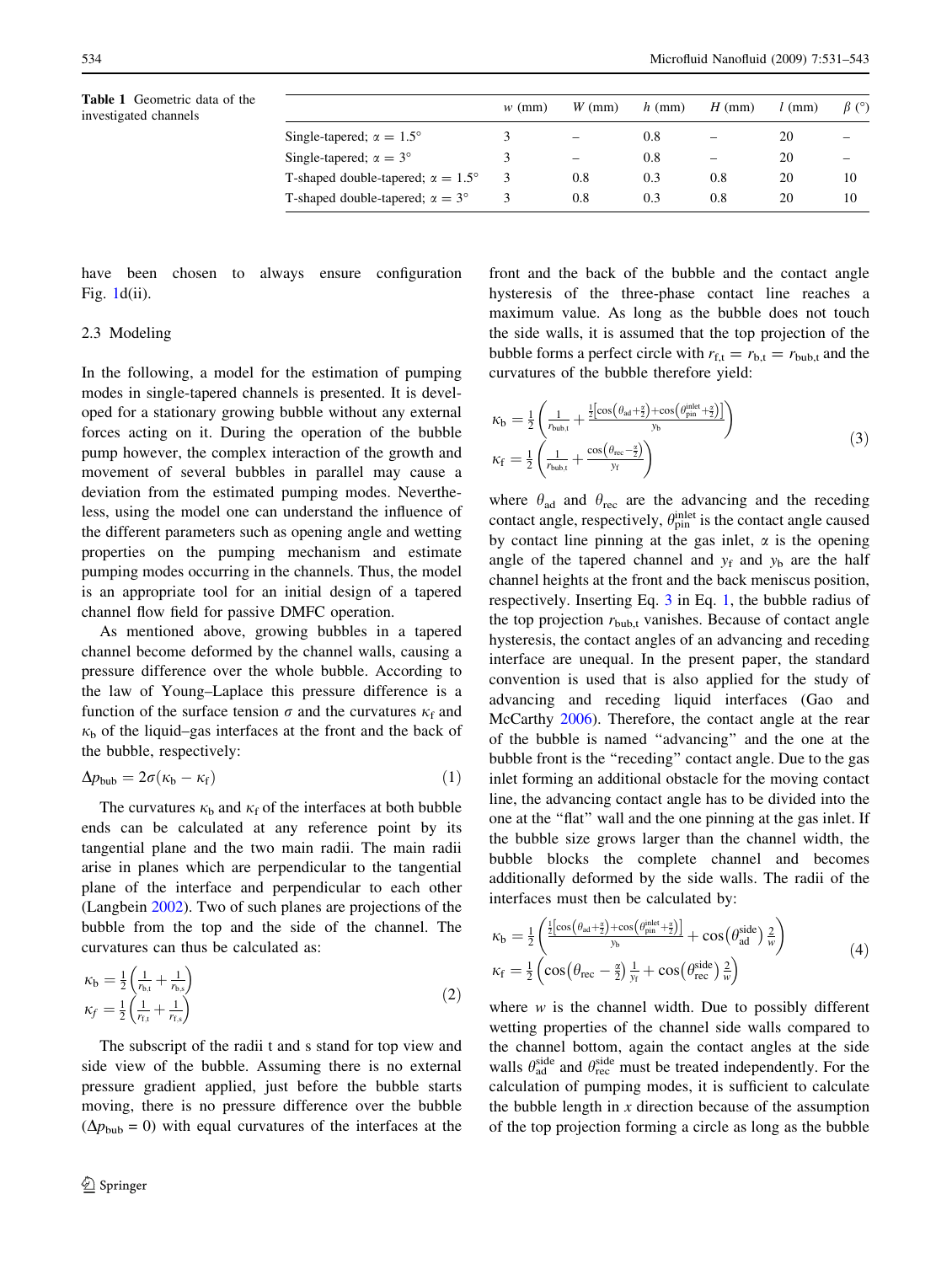<span id="page-4-0"></span>does not touch the side walls. If the bubble length exceeds the channel width the bubble length in y direction yields the channel width w. The bubble length in x direction  $L_{\text{bub}}$ can be determined by:

$$
L_{\text{bub}} = x_{\text{f}} - x_{\text{b}} + r_{\text{b}} \left( 2 - \sin \left( \pi - \theta_{\text{pin}}^{\text{inlet}} + \frac{\alpha}{2} \right) - \sin \left( \pi - \theta_{\text{rec}} - \frac{\alpha}{2} \right) \right).
$$
(5)

Here,  $x<sub>b</sub>$  is the minimum x value of the triple line at the channel wall. In the experimental configuration,  $x<sub>b</sub>$  is the x coordinate of the gas inlet.  $x_f$  is the maximum x value of the triple line at the wall. At the pinning threshold, with $y = x \tan(\alpha/2)$ ,  $x_f$  can be derived from Eqs. [1](#page-3-0) and [3](#page-3-0) to yield  $L_{\text{bub}} < w$  in the non-blocking mode and from Eqs. [1](#page-3-0) and [4](#page-3-0) to yield  $L_{\text{bub}} > w$  in the blocking mode. With these equations, the pumping modes in dependency on the geometric parameters and the contact angles at the walls can be calculated for the single-tapered channel.

#### 2.4 A note on gravity

The current work analyses the liquid flow induced by capillary actuated bubbles. In order to account for possible errors caused by gravitational effects, a brief discussion on the influence of gravity is performed in the following. The bond number describes the ratio of gravitational to capillary surface forces (Nguyen and Wereley [2002](#page-11-0)):

$$
Bo = \frac{(\rho_l - \rho_g)L^2 g}{\sigma} \tag{10}
$$

In the considered setting, the characteristic length  $L$  is given by the diameter of a gas bubble. The volume of the largest bubble was roughly estimated to be 14 ul. The Bond number for a bubble of that size is  $Bo = 1.6$ , indicating that gravity cannot be neglected. To account for this fact, the experimental set-up was designed so that there is no difference in hydrostatic height during the movement of bubbles inside the channels. At the channel outlet and in the reservoir where the bubbles rise due to buoyancy, there is a large bypass for the liquid to keep the influence of gravity on the induced flow rates comparatively small.

#### 2.5 The passive DMFC

Figure 2a shows a schematic of the set-up of the considered fully passive DMFC with the incorporated bubbledriven fuel circulation mechanism.

The anode flow field consists of three parallel tapered channels as depicted in Fig. [1c](#page-2-0) that open up towards a reservoir. Carbon dioxide is generated at the catalyst layer on the anode of the membrane electrode assembly (MEA) forming gas bubbles. These gas bubbles are transported out of the channel into the reservoir by the capillary transport mechanism described in Sect. [2.1.](#page-1-0) Thereby, the bubbles push liquid out of the channel at the front and drag liquid in

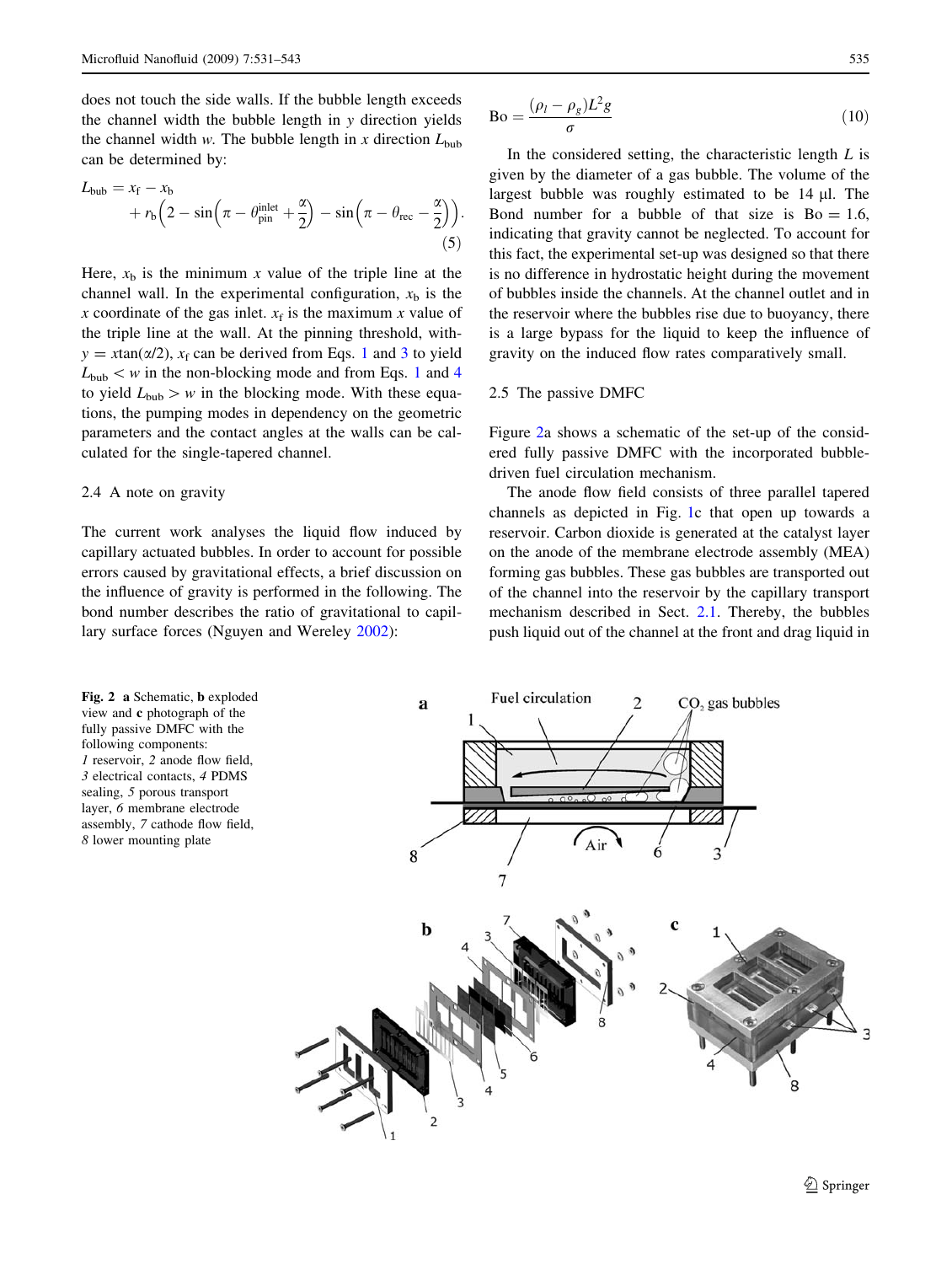<span id="page-5-0"></span>the channel at the back. As a result, a passive fuel circulation through the channels and the reservoir is induced that continuously transports methanol to the reactive area of the MEA. This passive fuel circulation is quantified in terms of the pump efficiency  $p_{\text{eff}}$ , defined as the ratio of the volumetric liquid flow rate induced by the moving  $CO<sub>2</sub>$  bubbles to the volumetric gas flow rate. In the following, the required pump efficiency to deliver the amount of methanol that is consumed by the MOR is derived from the stoichiometry of the MOR at the anode:

$$
CH_3OH + H_2O \rightarrow CO_2 + 6H^+ + 6e^-
$$
 (6)

At a given electric current I of the operating fuel cell, the mass flow of the generated carbon dioxide can be calculated as:

$$
\dot{m}_{\text{CO}_2} = \frac{I}{6F} M_{\text{CO}_2}.\tag{7}
$$

Here,  $M_{\text{CO}_2}$  is the molar mass of carbon dioxide, and F is the Faraday constant. The mass flow of methanol required to sustain the operation generating the current I consists of two parts, the mass flow consumed by the MOR that produces the electrons, the protons, and the carbon dioxide, and methanol losses mainly caused by methanol crossover:

$$
\dot{m}_{\text{CH}_3\text{OH}} = \dot{m}_{\text{MOR}} + \dot{m}_{\text{loss}} \tag{8}
$$

The methanol consumption caused by the MOR can be calculated according to the law of Faraday:

$$
\dot{m}_{\text{CH}_3\text{OH}}^{\text{MOR}} = \frac{I}{6F} M_{\text{CH}_3\text{OH}} \tag{9}
$$

For passive operation, it is assumed that the circulating methanol/water solution is saturated with carbon dioxide, so all produced  $CO<sub>2</sub>$  is considered to be a bubbly gas flow. Thus, with Eqs. 7 and 9, the minimum pump efficiency for the MOR can be calculated as:

$$
p_{\rm eff}^{\rm MOR} = \frac{\rho_{\rm CO_2}}{M_{\rm CO_2} C_f} \tag{10}
$$

with  $C_f$  as the methanol concentration in the fuel. Typically, methanol is fed with a molar concentration between 0.5 and 4 mol  $1^{-1}$ . In passive fuel cells, a comparatively high methanol concentration is preferred (Liu et al. [2005](#page-11-0)). The experiments for the present work were made using a four molar methanol solution for which  $p_{\text{eff}}^{\text{MOR}}$  calculates to 1%.

As reported by Jian and Chu [2004](#page-11-0), methanol losses caused by crossover depend on the MEA type and thickness, the concentration of methanol at the anode catalyst layer, the operating temperature of the DMFC and on the discharging current. These terms highly depend on the specific components and operating conditions of the DMFC. Since the aim of the present paper is to present a general approach for passive degassing and fuel supply in DMFCs, the reference value used to evaluate the pumping mechanism is the methanol consumption by the MOR only. However, Jian and Chu [2004](#page-11-0) reported that methanol consumption by crossover can exceed the consumption by the MOR by far. Chan et al. [\(2008](#page-11-0)) studied crossover in a specific passive DMFC in which the crossover flow was estimated to be 2.7 times higher than the consumption by the MOR. Thus, methanol crossover cannot be neglected. In the present paper, methanol crossover is accounted for by ensuring that the liquid flow rates transported by the bubble-driven actuation principle are several times higher than the methanol consumption rate caused by the MOR.

## 3 Experimental

#### 3.1 Experimental set-up

5

In order to obtain defined boundary conditions, in particular a well-defined gas flow, the pumping performance was studied in an experimental set-up as illustrated in Fig. 3. In this experiment, the gas flow is supplied by three syringe pumps connected to individual gas inlets by stiff Teflon<sup>®</sup> tubes with an inner diameter of 500 µm, a wall thickness of  $230 \mu m$  and a length of 50 mm. A tapered channel, manufactured by hot embossing into PMMA as described by Becker and Gärtner  $(2000)$  $(2000)$  $(2000)$ , is sealed with a PMMA cover with drilled holes of 600  $\mu$ m in diameter serving as gas inlets. The master moulds for the hot embossing of the single tapered and the double tapered T-shaped channels were fabricated by micro milling performed by FWB GmbH. Reservoirs are attached to the channel outlets and inlets and are clamped together with the channels and the cover by screws. The methanol inlets and outlets are connected via a flow sensor (Sensirion ASL1430-16). The growth and



6

Fig. 3 Experimental set-up for the investigation of pump rates induced by moving gas bubbles in tapered channel structures. 1 tapered channel structure, 2 three syringe pumps, 3 three individual gas inlets, 4 reservoir, 5 tubing, 6 flow sensor, 7 camera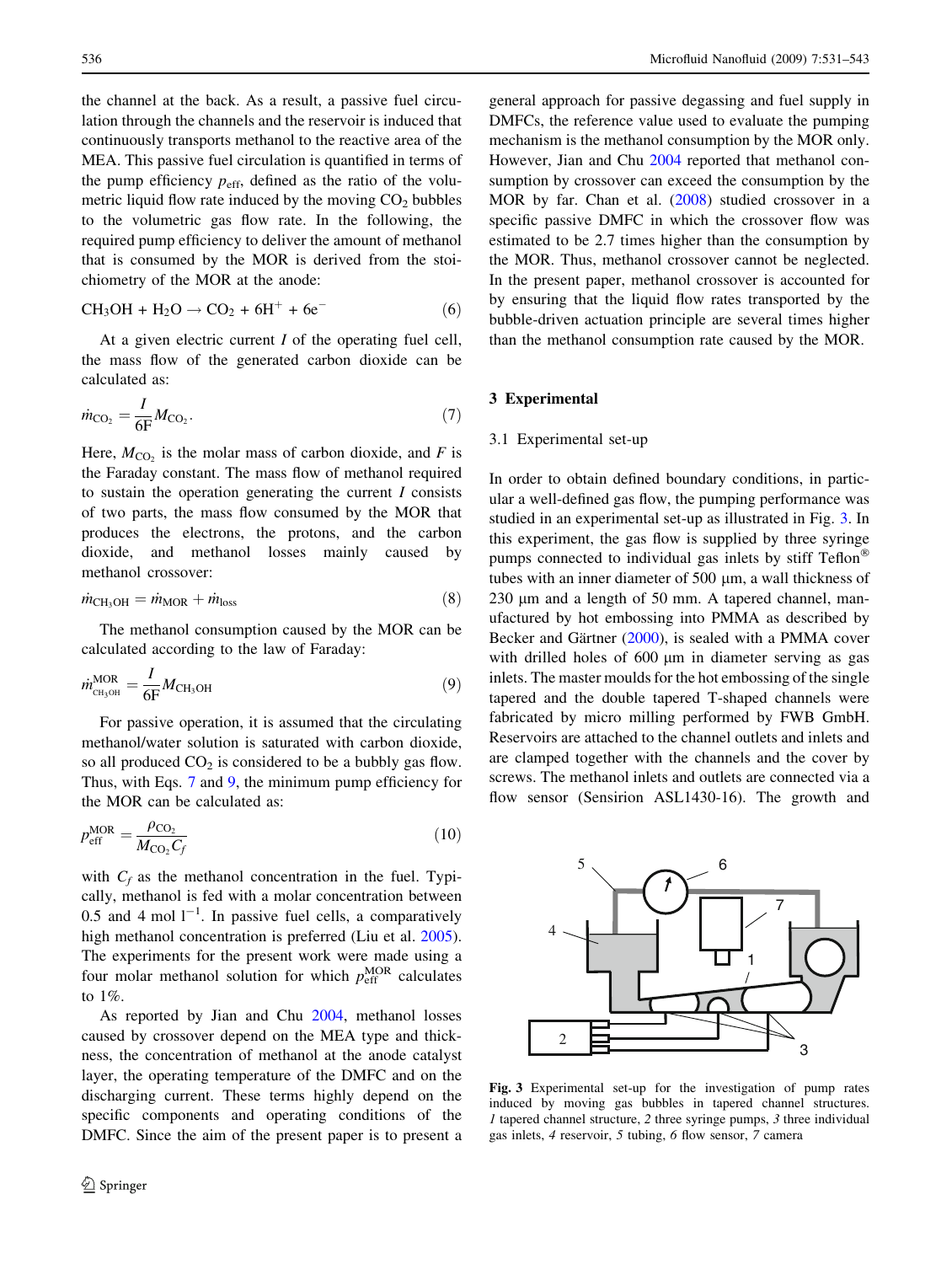<span id="page-6-0"></span>movement of gas bubbles were observed with a camera ( $\mu$ -eye UI-2230-C). To vary the wetting properties, a hydrophilic configuration was realized by coating the channel walls with a silicate oxide layer by flame pyrolysis using Nanoflame NFo2 from Polytec. The static advancing contact angle on plain PMMA was measured to be  $\theta_{\text{ad}} = 33^{\circ}$ . A contact angle of  $\theta_{\text{ad}} = 5^{\circ} \pm 3^{\circ}$  was measured on a surface treated with the silicate oxide layer.

For the fuel cell performance measurements, a computer controlled power supply with internal current control (TTi PL330DP) and an analog digital transformer card (Meilhaus ME-4610) to acquire the voltage data were used. The triggering of the current source and the read-out of the measure instruments (ammeter and voltmeter) were controlled via a routine, programmed in Testpoint version 4.1. Galvanostatic measurements were performed for which the electric current was controlled by the power supply and the voltage data was acquired every two-seconds.

#### 3.2 Manufacturing of the passive DMFC

Figure [2](#page-4-0)b shows an exploded view of the fabricated DMFC system. The device consists of three cells containing different channel configurations. Each anode flow field comprises three parallel channels that end up in a gas collection channel which is connected with the inlet of the channel through the reservoir to enable fuel circulation. The tapered channel flow fields of the DMFC were again fabricated by hot embossing in PMMA. Afterwards, collection channels were fabricated by milling with a taper angle of  $10^{\circ}$  at both ends of the flow field. The electrical contacts were manufactured by laser cutting of stainless steel (100  $\mu$ m thickness) and electroplated with a 5  $\mu$ m gold layer. The sealing consists of vacuum casted PDMS. The 100 µm thick MEA (Umicore) had a catalyst loading of 1.5 mg cm<sup>-2</sup> on the anode side and 1.8 mg cm<sup>-2</sup> on the cathode side. The active area of a single cell is  $A_{\text{MEA}} = 3 \text{ cm}^2$ .

For the cathode, a PMMA end plate with three rectangular wholes for passive diffusive oxygen supply was also manufactured by hot embossing.

## 4 Results

The experimental work is structured as follows: first, the growth and detachment of bubbles above the three different gas inlets was observed in order to investigate the pumping modes of moving gas bubbles at different opening angles. The data are compared to the model for the calculation of pumping modes. Secondly, the pump efficiency of moving bubbles was studied for different channel types at various gas flow rates. The influence of the pumping modes on the

pumping efficiency and the applicability for passive DMFC supply are discussed. Finally, two channel configurations were used to study the performance of passively operating DMFCs.

# 4.1 Bubble detachment and pumping modes

The channels were filled with a four molar water methanol solution and air was pumped into the channel at three positions with the syringe pumps at a flow rate of 2.5  $\mu$ l min<sup>-1</sup>. With the camera attached to a microscope, the point of bubble detachment was determined. The length of the bubbles at the detachment point was measured and plotted against the distance of the three different gas inlets from the liquid inlet (Fig. 4). It can be seen that in the  $1.5^{\circ}$ channel all bubbles breaking up from the gas inlets are larger than the channel width plotted by the dash-dotted line, which means that this channel exhibits the blocking mode. In the 3° channel, gas bubbles formed above the first two inlets do not block the channel when they start to move towards the outlet. Only the last inlet shows the blocking mode.

For the theoretical evaluation performed with Eqs. [1–](#page-3-0)[5,](#page-4-0) all contact angles except the contact angle caused by pinning at the inlet  $\theta_{\text{pin}}^{\text{inlet}}$  were determined experimentally. The flame pyrolysis coating turned out to be anisotropic, therefore, as mentioned above, the contact angles at the side walls were treated independently of the contact angles at the top of the channel. The contact angles on the side wall were determined by analyzing photographs of the top views on moving bubbles. The advancing side wall contact angle was measured to be  $\theta_{ad}^{side} = 25^\circ \pm 2^\circ$ , the receding one was  $\theta_{\text{rec}}^{\text{side}} = 15^{\circ} \pm 2^{\circ}$ . The advancing contact angles on the top walls were measured by the ''sessile drop



Fig. 4 Experimentally and theoretically determined bubble length of growing bubbles overcoming the pinning threshold plotted against the distance of the bubble back meniscus from the channel inlet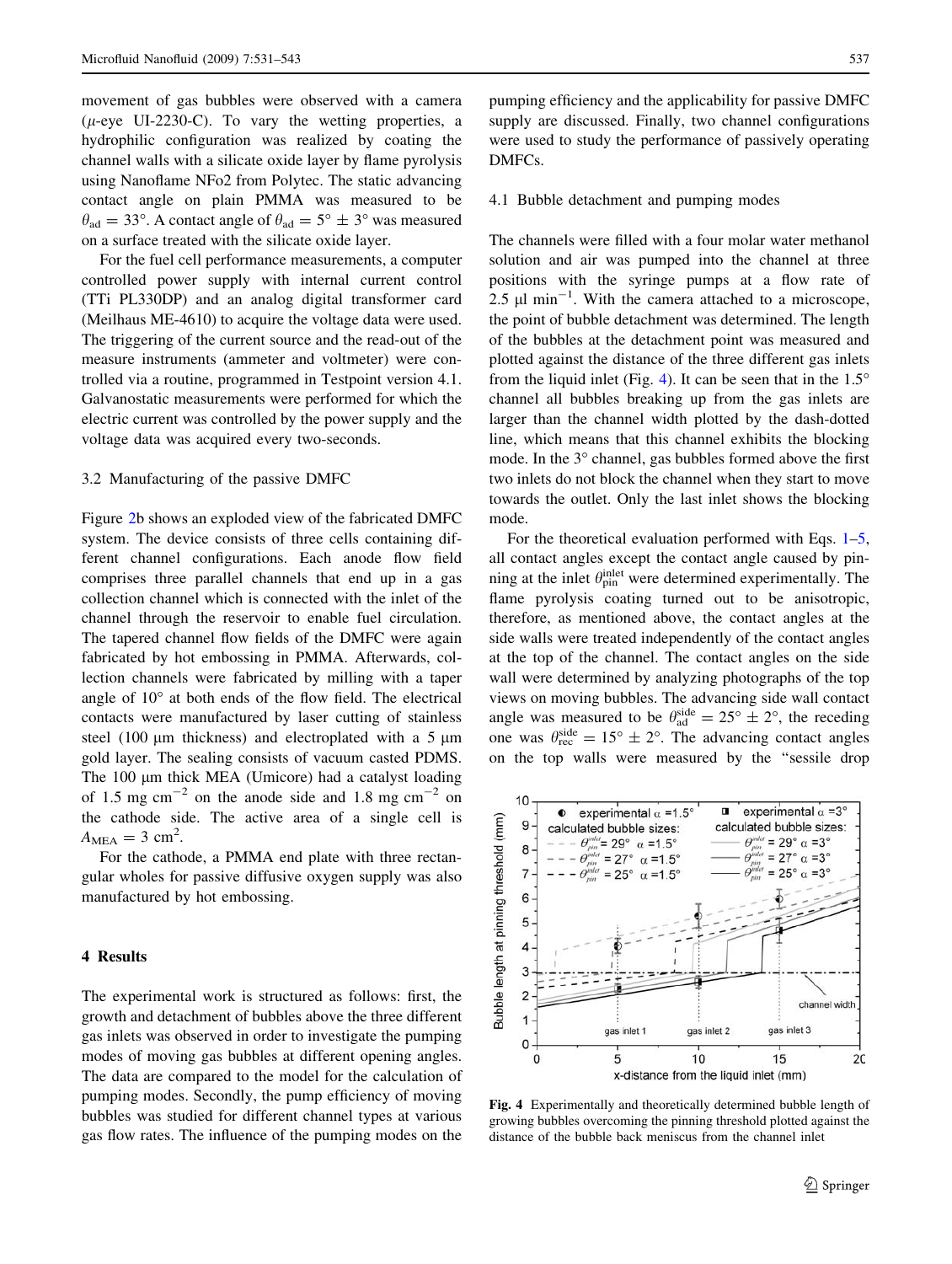method'' on a OCA 15 plus measure set-up manufactured by Dataphysics<sup>TM</sup> to  $\theta_{ad} = 5^{\circ} \pm 3^{\circ}$  and  $\theta_{rec} = 0^{\circ}$ . With these parameters, the bubble sizes calculated with Eqs. [1](#page-3-0), [3](#page-3-0) and [5](#page-4-0) (non-blocking mode) or Eqs. [1](#page-3-0), [4](#page-3-0) and [5](#page-4-0) (blocking mode) are also plotted in Fig. [4](#page-6-0) for three different values of contact line pinning at the gas inlet. The discontinuity of the graphs at  $L_{\text{bub}} = 3$  mm as the bubble length exceeds the channel width is due to the formation of additional contact-lines at the side walls of the channel. These contact-lines are also subject to contact-line pinning. Therefore, an additional resistance for the moving bubbles arises and the bubbles must grow larger as indicated by the discontinuity so that their capillary pressure overcomes the additional resistance and the bubbles start moving.

As depicted in Fig. [4](#page-6-0), a comparison of the calculated curves with the experimental data shows that the contact line pinning at the inlets leads to contact angles situated between  $\theta_{ad}^{inlet} = 25^{\circ}$  and  $\theta_{ad}^{inlet} = 29^{\circ}$ .

A bubble sequence showing a growing bubble in a  $3^{\circ}$ -tapered channel above inlet 2 ( $x = 10$  mm) is depicted in Fig. 5. The bubble exhibits the non-blocking mode when it starts to move. The critical reader might argue that the assumptions of a constant curvature along the top view of the interfaces of the bubble does not hold true due to the phenomenon of bubble necking as observed in Fries and Rohr [\(2008](#page-11-0)) during the break-up from the inlet nozzle. However, taking a closer look at the bubble growth above an inlet at the gas flow rate considered and without any external actuation, one will see that shortly before the bubble starts moving towards the outlet (Fig. 5c), there is hardly any necking visible.

Another source of error is the interaction of fluid dynamics of the three gas inlets actuated in parallel when analyzing the pump performance of a complete channel. This interaction may cause a deviation of the actual bubble sizes from the ones determined by the theoretical calculations. Nevertheless, the model allows the pumping modes to be approximated and is therefore helpful for an initial geometrical design of the tapered channel. Furthermore, the theoretical evaluation sheds light on and enables the investigation of the different influencing parameters, in particular the phenomenon of contact-line pinning, responsible for the different pumping modes in tapered channel structures.

## 4.2 Pumping efficiency

For the investigation of the pump performance, the channels were supplied by the syringe pumps with a total gas flow varying from  $\Phi_{\rm gas} = 50$  to 620  $\mu$ l min<sup>-1</sup>. The single channel covers an active area of 1 cm<sup>-2</sup>, thus, using Eq. [7](#page-5-0) and replacing the mass flow rate by a volumetric flow rate with a density of  $\rho_{\text{CO}_2} = 1.78 \text{ kg m}^{-3}$ , the gas flow rates corresponds to electric current densities between  $i = 20$  to  $240 \text{ mA cm}^{-2}$ . These current densities cover the typical operation conditions of common DMFCs with operation temperatures up to  $60^{\circ}$ C, see for example the power spectrum in (Yang et al. [2005a,](#page-12-0) [b](#page-12-0); Ge and Liu [2005\)](#page-11-0).

The pumping performance of the different channels is investigated on the basis of the pump efficiency  $p_{\text{eff}}$  defined as the ratio between the measured liquid flow rate to the applied gas flow rate. Measurements were performed for ten minutes and repeated four times for each gas flow at different days to account four a possible variation of surface properties. The average value of the flow rates and its standard deviation were used to determine the pump efficiency  $p_{\text{eff}}$ . In Fig. [6,](#page-8-0)  $p_{\text{eff}}$  for a single-tapered channel is plotted against the total gas flow rate for different tapering angles of  $\alpha = 1.5^{\circ}$  and 3°. The measured pump efficiencies are 2.5 to 13.2 times larger than required for the MOR  $(p_{\text{eff}}^{\text{MOR}} = 1\%)$ . The 1.5° channel shows a 2.3 times larger pump efficiency (up to  $13.2\%$ ) compared to the  $3^{\circ}$  channel (up to 3.8%). This higher efficiency is due to the blocking mode dominating in the  $1.5^{\circ}$  channel design whereas the non-blocking mode predominates in the  $3^\circ$  channel and allows for more liquid to bypass the moving bubbles.

In the non-blocking mode of the  $3^\circ$  channel, the liquid bypasses cause high bubble mobility and the bubbles move comparatively fast. Therefore, interactions between the bubbles generated at the different gas inlets play a minor role, e.g. only very few bubble merges were observed. Each bubble that moves through the channel transports a certain amount of liquid partially by drag and partially by displacement. A higher gas flow rate leads to an increase of



Fig. 5 Time sequence of a growing bubble above the centre inlet (inlet 2) of the tapered channel. a Initial bubble growth; b bubble touching the upper and lower channel wall; c deformed bubble shortly

before bubble detachment; d detached bubble moving in the nonblocking mode towards the outlet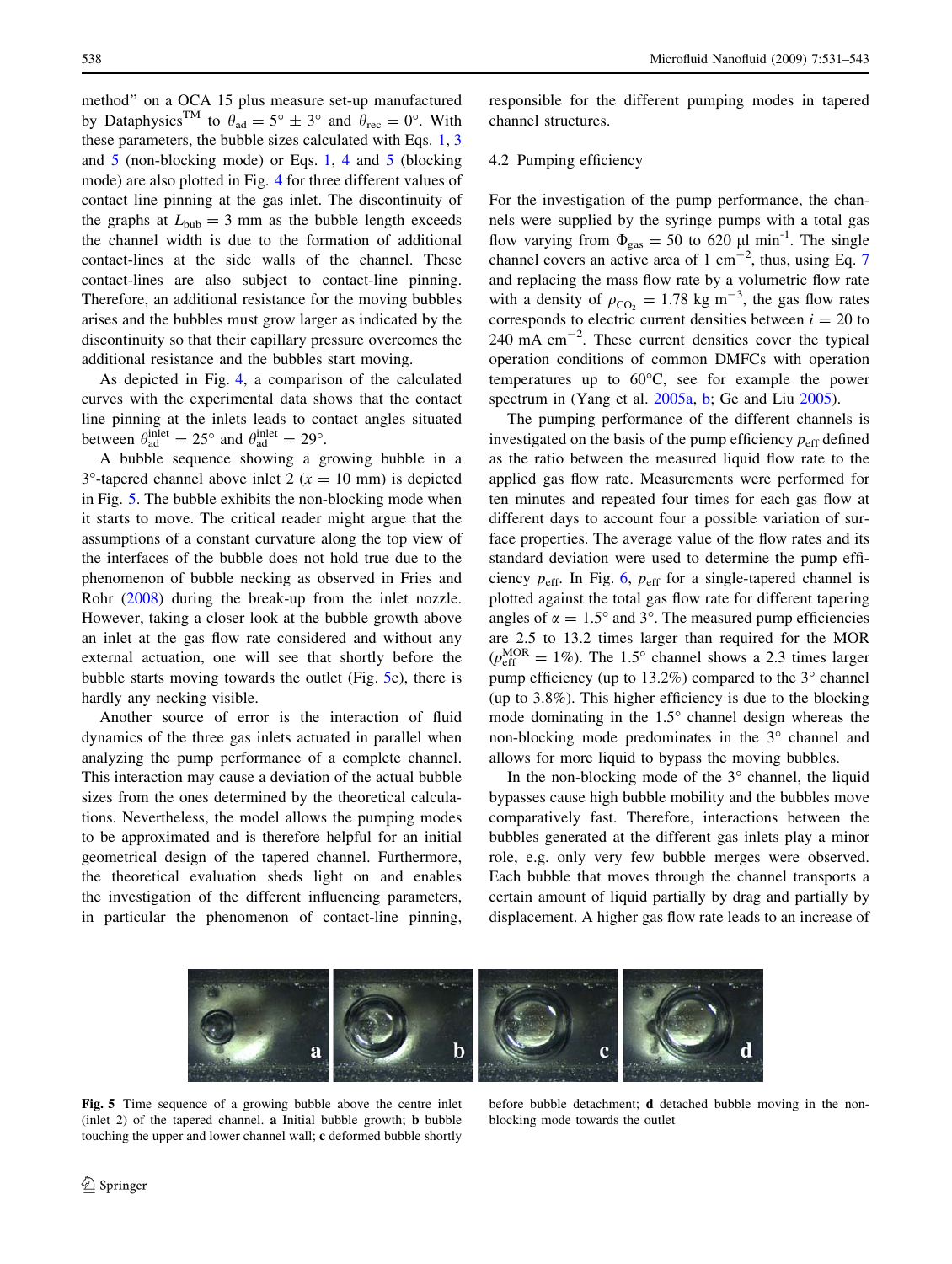<span id="page-8-0"></span>

Fig. 6 Pump efficiency of a single-tapered channel plotted against the gas flow rate for different taper angles  $\alpha$  Fig. 7 Pump efficiency of a single-tapered channel with and without

the bubble generation frequency, but the amount of liquid transported by each bubble does not change significantly. Thus, the liquid flow rates increase proportionally to the gas flow rates leading to a roughly constant  $p_{\text{eff}}$ . The 1.5° channel with the dominating blocking mode shows a completely different behavior. In the blocking mode, the liquid flow rates are dominated by the volume of the liquid fragments displaced or enclosed by moving bubbles that block the channel. The volume of these fragments is a result of a complex interaction between growing and moving bubbles generated at the three gas inlets. Presumably, corner flow in the channel edges also has a significant influence. For these reasons, the decrease of  $p_{\text{eff}}$  at increasing gas flow rates is difficult to interpret in detail but a possible explanation could be the following: The liquid flow rates increase at increasing gas flow rates. Thus, a higher actuation pressure is required to transport the fluids. The actuation pressure is proportional to the bubble length, so the bubbles grow larger as the gas flow rate increases. The increment in bubble size increases the overall gas load in the channels. As a consequence, the liquid fragments transported by the bubbles become smaller at higher gas flow rates. This results in a sub-proportional increase of the liquid flow rates which leads to a decrease of  $p_{\text{eff}}$ .

Subsequently, surface properties were modified to represent more realistic DMFC operation conditions. The channel bottom was covered by a porous transport layer (PTL) of 180  $\mu$ m thickness (SGL,  $\textdegree$ SIGRACET GDL31-BA). For the hydrophilic configuration, the PTL has also been made hydrophilic by plasma activation. The gas flow supplied through the inlets now has to flow through the PTL before it reaches the channel. This results in numerous small bubbles ejecting from the PTL. The bubbles merge and form larger bubbles. If a bubble reaches the size that exceeds the pinning threshold, the bubble moves towards



surface treatment plotted against the gas flow. The bottom channel surfaces are covered with a porous transport layer (PTL) to simulate configurations similar to DMFC operation

the increasing channel cross-section. The bubble configuration is much more irregular than in the configuration without the PTL and the results are difficult to interpret in detail. For example, we could not find a satisfactory explanation for the initial increase of  $p_{\text{eff}}$  at low gas flow rates in the hydrophilic case as depicted in Fig. 7. However, a few general conclusions can be drawn: It can be seen that in the hydrophilic configuration, the PTL does not significantly influence the pumping performance. The dominating mode is still the non-blocking mode. The results are very similar to those measured without the PTL plotted in Fig. 6. Due to the complete wetting at the PTL, the bubbles hardly touch the channel bottom and the triplephase contact-line is very small. Thus, pinning plays a minor role.

In the untreated configuration, exclusively the blocking mode occurs. Similar to the  $1.5^{\circ}$  channel,  $p_{\text{eff}}$  first decreases with increasing gas flow. As the gas flow rate exceeds  $\Phi_{\rm gas} = 200 \mu l \text{ min}^{-1}$ , the moving bubbles start filling the complete channel. Each time such a bubble moves into the gas collection channel and flushes into the reservoir, roughly the same amount of liquid is transported in pump direction. As a consequence,  $p_{\text{eff}}$  remains roughly constant as the frequency of pumping bubbles increases with increasing gas flow rates.

Photographs of moving bubbles in the investigated configurations are depicted in Fig. [8.](#page-9-0) The photographs confirm the finding of the dominating non-blocking mode in the  $3^\circ$  channel (Fig. [8a](#page-9-0)) and the dominating blocking mode in the  $1.5^{\circ}$  channel (Fig. [8b](#page-9-0)). As mentioned above, in the hydrophilic configuration the coverage of the channel bottom with the PTL leads to smaller bubbles moving in the non-blocking mode (Fig. [8c](#page-9-0)). In contrast, as depicted in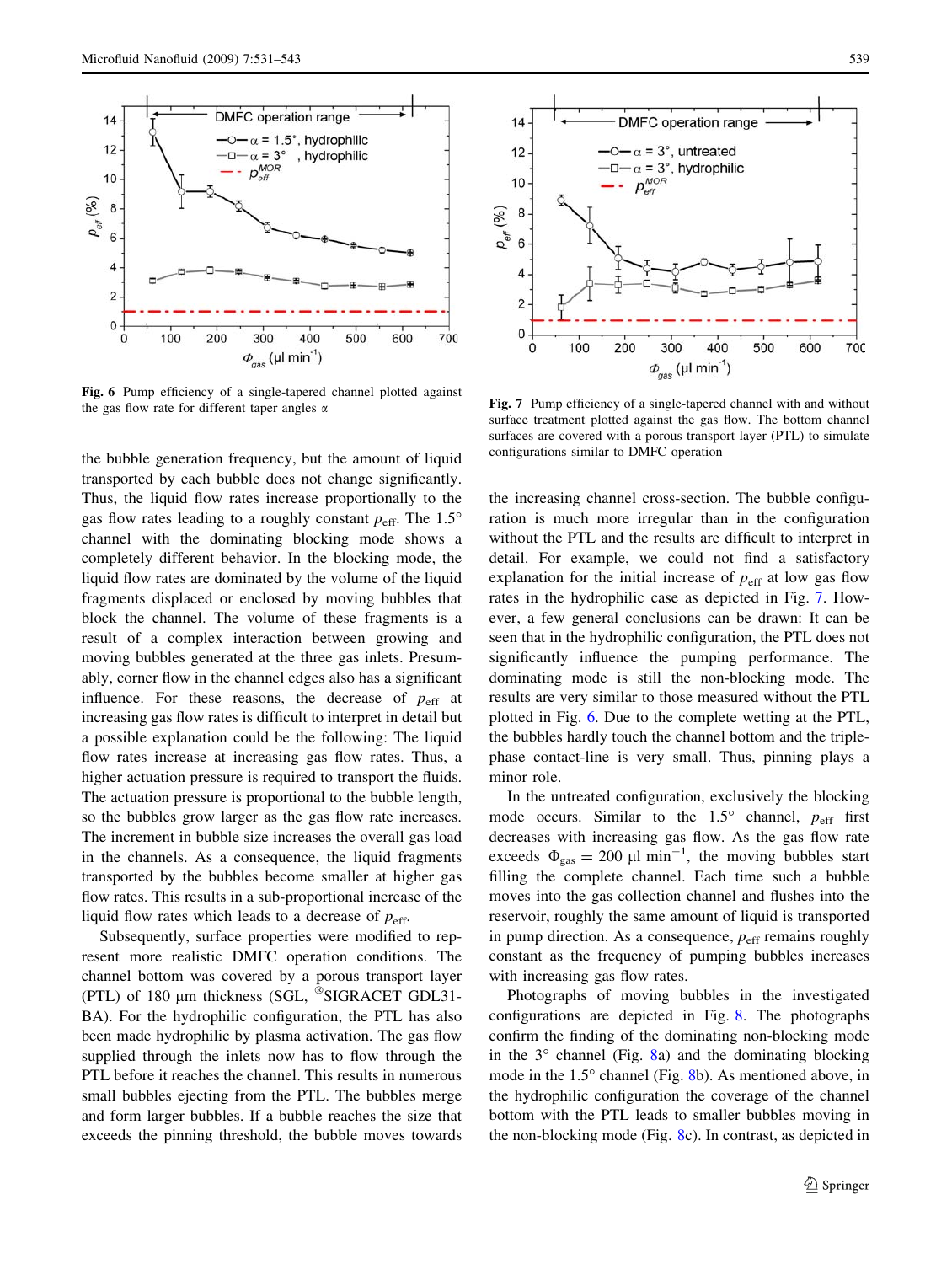<span id="page-9-0"></span>Fig. 8 Top view of moving bubbles in tapered channels. a Non-blocking mode, hydrophilic,  $\alpha = 3^{\circ}$ . **b** blocking mode, hydrophilic,  $\alpha = 1.5^{\circ}$ . c non-blocking mode, hydrophilic, channel bottom covered with a porous transport layer (*PTL*),  $\alpha = 3^{\circ}$ . **d** Blocking mode, untreated, channel bottom covered with a PTL,  $\alpha = 3^{\circ}$ 



Fig. 8d, an untreated PTL causes severe pinning. The back meniscus of the bubble is clearly flattened whereas the front meniscus is close to forming a hemisphere. The pump efficiency of this configuration is 1.8 times higher on average than in the hydrophilic configuration (as demonstrated in Fig. [7\)](#page-8-0). Though hydrophilization increases the propelling capillary pressure differences over the single bubbles, here, it does not lead to higher pump rates. In fact, in the considered configuration, the higher capillary pressure causes the bubbles to move through the channels without blocking them which results in an even lower  $p_{\text{eff}}$ .

In summary, we found three different characteristic operation regimes of the capillary-driven bubble pump in single tapered channels. The first one is the non-blocking pumping mode  $(3^{\circ}$  channel hydrophilic) in which  $p_{\text{eff}}$ remains roughly constant over the gas flow rates considered. The second one is the blocking mode with liquid fragments enclosed by the moving bubbles ( $\alpha = 1.5^{\circ}$ ) hydrophilic and  $\alpha = 3^{\circ}$  untreated with PTL  $\Phi_{\rm gas}$  < 200  $\mu$ l min<sup>-1</sup>). In this case,  $p_{\text{eff}}$  decreases with increasing gas flow rates. The third one is the blocking mode with bubbles filling the complete channel ( $\alpha = 3^{\circ}$  untreated with PTL,  $\Phi_{\rm gas} \geq 200 \mu l \text{ min}^{-1}$  for which  $p_{\rm eff}$  remains again roughly constant over the various gas flow rates considered.

Figure 9 shows the pump efficiency in a double-tapered T-shaped channel as depicted in Fig. [1](#page-2-0)c(ii), again for two different configurations; a hydrophilic and an untreated channel surface. The channel bottom has been modified so that now  $2 \times 3$  inlets are used to pump the gas into the side channels. In the hydrophilic case, the advancing contact

Bubble movement



Fig. 9 Pump efficiency of a double-tapered T-shaped channel as shown in Fig. [3b](#page-5-0) plotted against the gas flow rate. In the untreated configuration, the channel is covered with a porous transport layer (PTL) to simulate more realistic DMFC operation conditions

angle is  $\theta_{ad} = 5^\circ \pm 3^\circ$  and the receding one is  $\theta_{rec} = 0^\circ$ , thus, the triple-phase contact line is very small. The opening angle of the side channel is  $10^{\circ}$ . Assuming again a contact angle hysteresis at the inlets of about  $25^\circ$ , the largest bubble calculated with Eqs. [1](#page-3-0), [3](#page-3-0) and [5](#page-4-0) that could occur in the side channel would be about 0.5 mm long. The side channel, however, is 1.1 mm wide, so growing bubbles in the side channels move into the centre channel before they block the recirculation path for liquid displaced by moving bubbles in the centre channel. The major fraction of the liquid displaced by moving large bubbles in the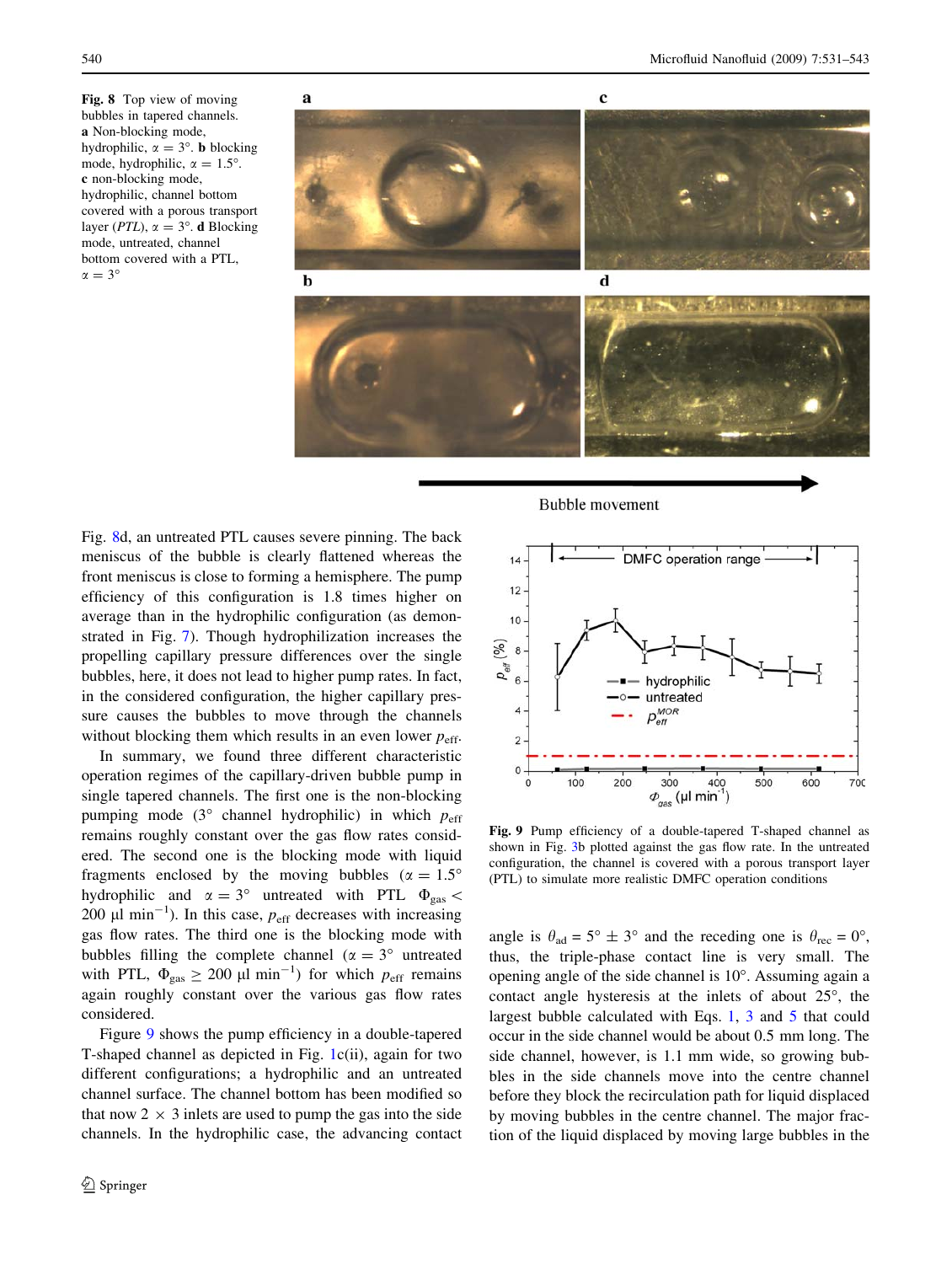<span id="page-10-0"></span>

**Bubble movement** 

centre channels circulates directly around these bubbles and the pump efficiency almost vanishes.

The untreated channel shows pump efficiencies between 6 and 10%. Here, growing bubbles in the side channels pin and block the recirculation path. Thus, a significant amount is pumped. This configuration is applicable for the passive DMFC because it pumps six to ten times more methanol than the MOR would require.

# 4.3 The passive DMFC in operation

Finally, two configurations suitable for DMFC supply were tested in a fully passive DMFC, the untreated singletapered channel and the untreated double-tapered T-shaped channel both with opening angles of  $\alpha = 3^{\circ}$ .

Figure 10 shows a top view of the two different flow fields during DMFC operation. Internally generated  $CO<sub>2</sub>$ bubbles moving in the blocking mode supply the fuel cell with methanol. The channel bottom is covered by a PTL as in the experiments with the previously studied, untreated  $3^\circ$ channel. In Fig. 10a, the menisci of the back of the bubbles are clearly flattened indicating that contact-line pinning has a significant influence leading to the blocking pumping mode. The power performance of long-term experiments at a constant current density of  $i = 20$  mA cm<sup>-2</sup> is depicted in Fig. 11. The electric power output, as determined from the measured current and voltage, is displayed as a function of time. In the beginning of the discharging period, a comparatively rapid decline in power can be observed which is due to the formation and accumulation of water at the cathode that partially blocks the active area and thus reduces oxygen supply. The accumulated water forms droplets and after reaching a critical size, gravity causes water to drip off. Such behavior has also been observed, e.g. by Lai et al. ([2008](#page-11-0)). The power fluctuations (e.g. Fig. 11 black line between 2 and 4 h of operation time), are caused by the formation and dripping of water at the cathode. Passive water transport and removal as discussed



Fig. 11 Long-term performance of the fully passively operating DMFC for different reservoir fillings and for different channel types at ambient temperature  $(T = 23^{\circ}C)$ 

e.g. by Jewett et al. ([2007\)](#page-11-0) and Lai et al. ([2008\)](#page-11-0) is not addressed in this work but would probably improve and stabilize the performance of the considered passive DMFC. After the initial power decline, a period with a roughly constant power output follows. During this period, the methanol concentration in the reservoir decreases because of crossover and the MOR, but still enough methanol is transported to the active area of the anode and the power output is presumably limited by the passive oxygen supply at the cathode. At the end of the discharging period of each experiment, the major part of the methanol is consumed and the rapid decline of power is caused by undersupply of methanol. It can be seen from Fig. 11 that the runtime of the cell before it stops operation due to starving is proportional to the filling volume of the reservoir. A total filling volume of 3.2 ml (4 M MeOH) leads to power breakdown after about 4 h continuous operation, while a filling of 9.2 ml enables a continuous runtime of 15 h. This indicates that the cell operates until the methanol initially supplied to the reservoir has been completely consumed. The passive supply mechanism obviously operates properly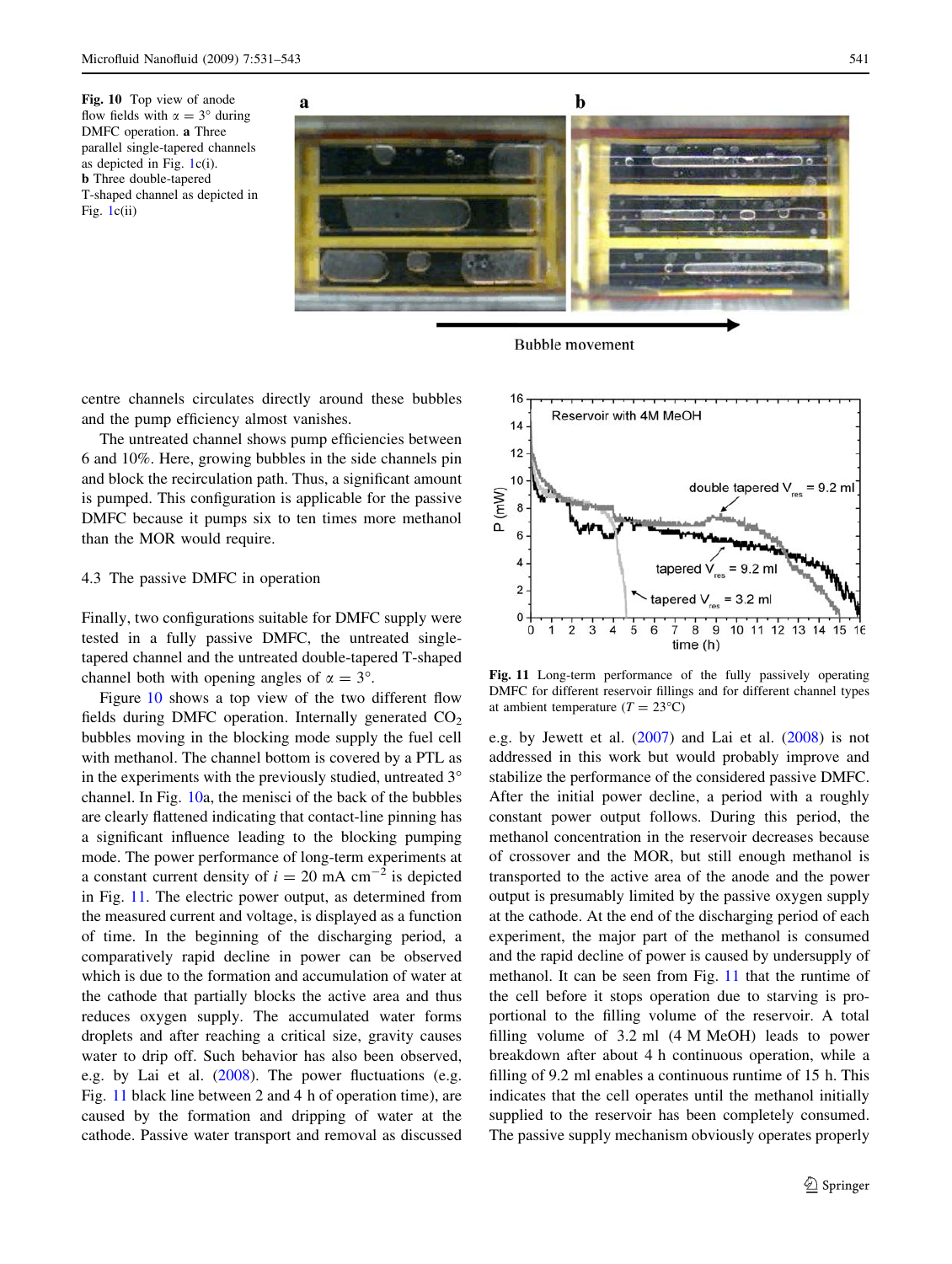<span id="page-11-0"></span>under the defined experimental conditions with a horizontal oriented DMFC. To ensure an orientation independent functionality of the proposed capillary-driven bubble pump, a downscaling of the geometry is required as indicated by the discussion on the influence of gravity in Sect. [2.4](#page-4-0) which will be subject to future work.

The performance of the DMFC with the incorporated double-tapered T-shaped channel flow field is very similar to the performance with the single-tapered flow field. In Fig. [10](#page-10-0)b, the gas bubbles blocking the side channels of the T-shape are clearly visible, indicating that a sufficient pump efficiency can be achieved by the moving bubbles in the centre channel. In both cases, the fuel cells were operated passively at ambient temperature  $(T = 23^{\circ}C)$  and pressure  $(p = 1$  atm) with no external actuation or support of any kind.

## 5 Conclusions

A capillary-driven bubble pump for degassing and fuel supply has been developed and applied to realize a passive DMFC. Two pumping modes of moving gas bubbles were identified that lead to different capillary-induced liquid flow rates. These are the blocking and the non-blocking modes which have been shown to depend on geometry and wetting properties in the channels. The pumping modes were analyzed by a model and experiments. The key parameters identified for the pump performance are the opening angle  $\alpha$  of the tapered channel and the contact angle  $\theta$  and its hysteresis on the channel walls as well as the channel design (T-shaped or single-tapered). Hydrophilic channel walls ( $\theta \approx 5^{\circ}$ ) in the double-tapered T-shaped channel design resulted in degassing in the nonblocking mode with hardly any liquid flow induced by the moving bubbles ( $p_{\text{eff}} < 0.5\%$ ), whereas the single tapered channel with hydrophilic walls and an opening angle of  $\alpha = 1.5^{\circ}$  showed the highest pump efficiency of up to  $p_{\text{eff}} = 13.2\%$  observed in experiments. This wide range from hardly any liquid transport to a significant amount pumped by moving bubbles makes the studied approach attractive, not only for fuelling DMFCs, but also for passive transport of liquid in any kind of micro-reactors with gaseous products or educts.

It has been shown by experiments that the operating DMFC with the incorporated passive supply mechanism does not require any external actuation or support for  $CO<sub>2</sub>$ bubble removal and fuel supply. The experiments performed, demonstrating continuous operation of up to 15 h, indicate that the runtime of such a passive DMFC is proportional to the amount of methanol initially supplied to the reservoir.

Acknowledgments This work was supported by the German Federal Ministry of Education and Research within Project 03SF0311B, the German Federal Ministry of Economics and Labour (BMWA) within the VDI/VDE InnoNet-program PlanarFC and the German Research Council within Project 527/3.

### References

- Ateya DA, Shah AA, Hua SZ (2004) An electrolytically actuated micropump. Rev Scient Inst 75:915–920
- Becker H, Gärtner C (2000) Polymer microfabrication methods for microfluidic analytical applications. Electrophoresis 21:12–26
- Chan YH, Zhao TS, Chen R, Xu C (2007) A small mono-polar direct methanol fuel cell stack with passive operation. J Power Sources 176:183–190
- Chan YH, Zhao TS, Chen R, Xu C (2008) A self-regulated passive fuel-feed system for passive direct methanol fuel cells. J Power Sources 176:183–190
- Cheng CM, Liu CH (2007) An electrolysis-bubble-actuated micropump based on the roughness gradient design of hydrophobic surface. J Microelec Sys 16:1095–1105
- Dyer CK (2002) Fuel cells for portable applications. J Power Sources 106:31–34
- Fei K, Chen WH, Hong CW (2008) Microfluidic analysis of  $CO<sub>2</sub>$ bubble dynamics using thermal lattice-Boltzmann method. Microfluid Nanofluid 5:119–129
- Fries DM, von Rohr R (2008) Impact of inlet design on mass transfer in gas–liquid rectangular microchannels. Microfluid Nanofluid (online first)
- Gao LC, McCarthy TJ (2006) Contact angle hysteresis explained. Langmuir 22:6234–6237
- Ge JB, Liu HT (2005) Experimental studies of a direct methanol fuel cell. J Power Sources 142:56–69
- Jewett G, Guo Z, Faghri A (2007) Water and air management system for a passive direct methanol fuel cell. J Power Sources 168:434– 446
- Jian R, Chu C (2004) Comparative Studies of Methanol Crossover and Cell Performance for a DMFC. J Electrochem Soc 151:69– 76
- Kho BK, Bae B, Scibioh MA, Lee J, Ha HY (2005) On the consequences of methanol crossover in passive air-breathing direct methanol fuel cells. J Power Sources 142:50–55
- Lai QZ, Yin GP, Zhang J, Wang ZB, Cai KD, Liu P (2008) Influence of cathode oxygen transport on the discharging time of a passive DMFC. J Power Sources 175:458–463
- Langbein D (2002) Capillary Surfaces; Shape-Stability-Dynamics, in Particular under Weightlessness. Springer, Berlin-Heidelberg
- Litterst C, Eccarius S, Hebling C, Zengerle R, Koltay P (2006) Increasing  $\mu$ DMFC efficiency by passive CO<sub>2</sub> bubble removal and discontinuous operation. J Micromech Microeng 16:248– 253
- Litterst C, Metz T, Zengerle R, Koltay P (2008) Static and dynamic behaviour of gas bubbles in T-shaped non-clogging microchannels. Microfluid Nanofluid 5:775–784
- Liu JG, Zhao TS, Chen R, Wong CW (2005) The effect of methanol concentration on the performance of a passive DMFC. Electrochem Com 7:288–294
- Lu GQ, Wang CY (2004) Electrochemical and flow characterization of a direct methanol fuel cell. J Power Sources 134:33–40
- Meng DD, Kim CJ (2008) Micropumping of liquid by directional growth and selective venting of gas bubbles. Lab Chip 8:958– 968
- Nguyen NT, Wereley ST (2002) Fundamentals and Applications of Microfluidics. Artech House Books, Boston